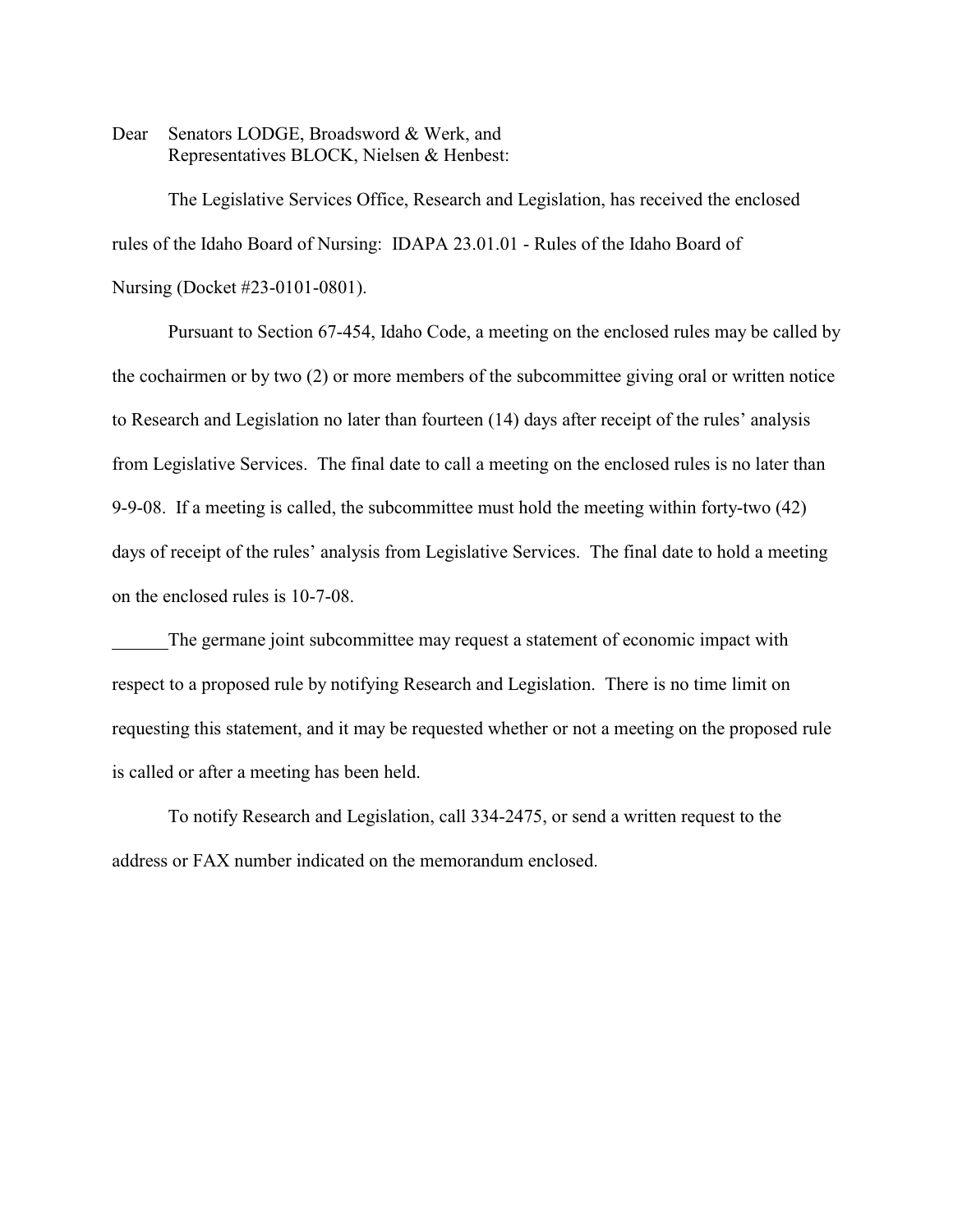# **MEMORANDUM**

| TO:      | Rules Review Subcommittee of the Senate Health and Welfare Committee<br>and the House Health and Welfare Committee |
|----------|--------------------------------------------------------------------------------------------------------------------|
| FROM:    | Katharine Gerrity, Principal Legislative Research Analyst, LSO                                                     |
| DATE:    | August 19, 2008                                                                                                    |
| SUBJECT: | Idaho Board of Nursing                                                                                             |
|          | IDAPA 23.01.01 - Rules of the Idaho Board of Nursing (Docket #23-0101-0801)                                        |

The Idaho Board of Nursing submits notice of proposed rule at IDAPA 23.01.01 - Rules of the Idaho Board of Nursing. According to the Board, under existing law, nurses currently holding valid licenses in other jurisdictions that are seeking licensure in Idaho are required to meet mandated rigid academic and examination obligations. The Board states that in cases where nurses have been practicing safely for many years without any discipline in another jurisdiction, these rigid requirements may be an unnecessary artificial barrier to licensure in Idaho. The change, according to the Board, coupled with a corresponding statutory change and policy implementation, will permit the Board of Nursing to exercise sound discretion to waive strict adherence to these requirements where there is an adequate showing that the applying nurse is competent and has satisfied equivalency requirements set by the Board, and that public safety will not be compromised. The Board notes that the change would allow the Board to waive strict educational and examination requirements in appropriate and limited circumstances for nurses currently licensed in another jurisdiction who are applying for licensure in Idaho.

We contacted the Board regarding the anticipated proposed statutory changes as noted above. Despite the fact that the Board probably has the authority to provide waiver criteria pursuant to rule alone, the Board indicates that it intends to propose the provision of such criteria by statute. We have no further comments relating to this rule. The rule appears to be authorized by Sections 54-1404, Idaho Code.

cc: Idaho Board of Nursing Sandra Evans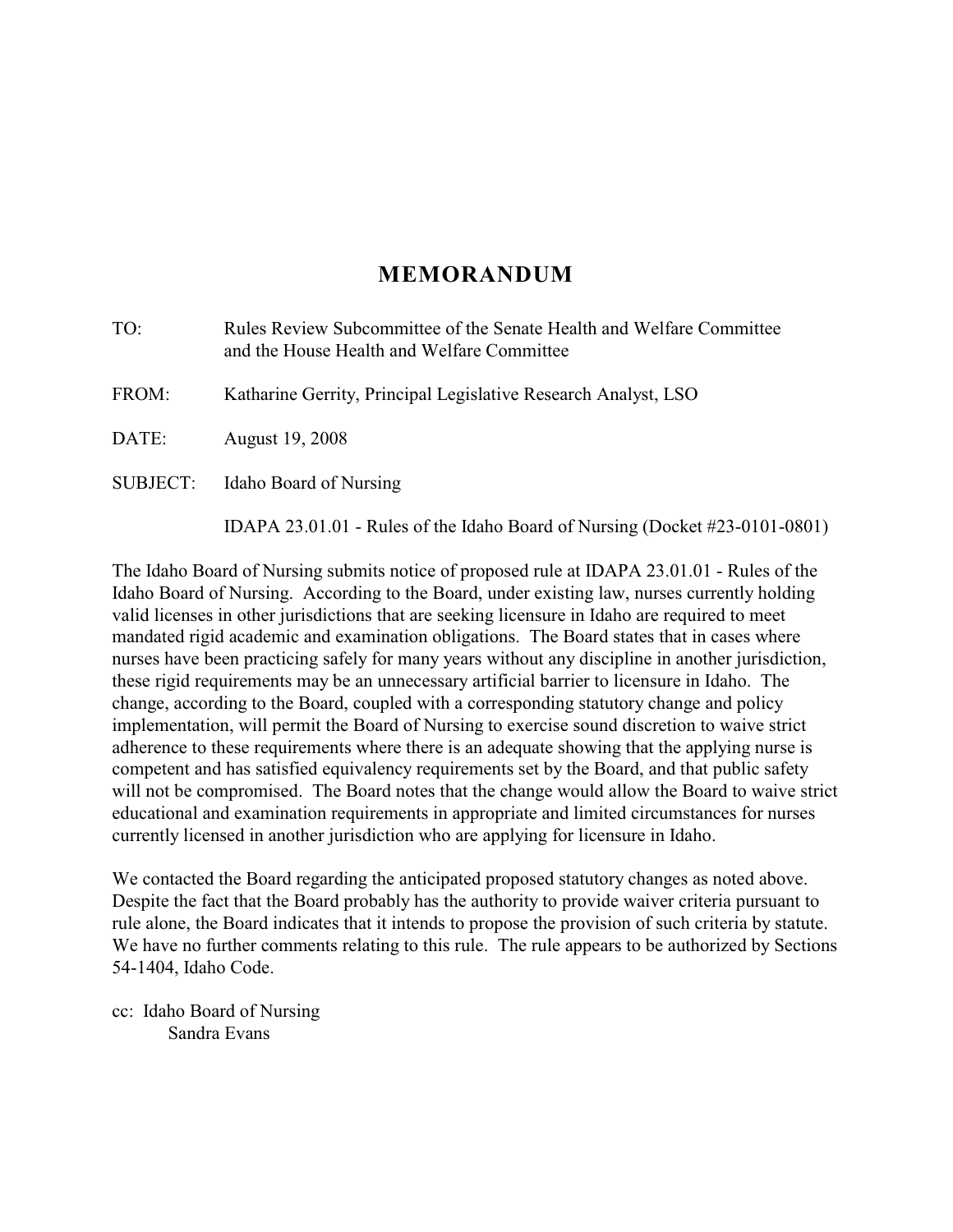# **IDAPA 23 - BOARD OF NURSING 23.01.01 - RULES OF THE IDAHO BOARD OF NURSING DOCKET NO. 23-0101-0801**

## **NOTICE OF RULEMAKING - PROPOSED RULE**

**AUTHORITY:** In compliance with Section 67-5221(1), Idaho Code, notice is hereby given that this agency has initiated proposed rulemaking procedures. The action is authorized pursuant to Section 54-1404, Idaho Code.

**PUBLIC HEARING SCHEDULE:** Public hearing(s) concerning this rulemaking will be scheduled if requested in writing by twenty-five (25) persons, a political subdivision, or an agency, not later than September 17, 2008.

The hearing site(s) will be accessible to persons with disabilities. Requests for accommodation must be made not later than five  $(5)$  days prior to the hearing, to the agency address below.

**DESCRIPTIVE SUMMARY:** The following is a nontechnical explanation of the substance and purpose of the proposed rulemaking:

Under existing law, nurses currently holding valid licenses in other jurisdictions that are seeking licensure in Idaho are required to meet mandated rigid academic and examination obligations. While this is ordinarily very appropriate, in cases where nurses have been practicing safely for many years without any discipline in another jurisdiction, these rigid requirements may be an unnecessary artificial barrier to licensure in Idaho. The rule change, coupled with a corresponding statutory change and policy implementation, will permit the Board of Nursing to exercise sound discretion to waive strict adherence to these requirements where there is an adequate showing that the applying nurse is competent and has satisfied equivalency requirements set by the Board, and that the public safety will not be compromised. It is anticipated that this discretion will be exercised very sparingly. The rulemaking will permit the Board of Nursing to waive strict educational and examination requirements, in appropriate and very limited circumstances, for nurses currently licensed in another jurisdiction who are applying for licensure in Idaho.

**FEE SUMMARY:** The following is a specific description of the fee or charge imposed or increased: N/A

**FISCAL IMPACT:** The following is a specific description, if applicable, of any negative fiscal impact on the state general fund greater than ten thousand dollars (\$10,000) during the fiscal year resulting from this rulemaking: N/A

**NEGOTIATED RULEMAKING:** Pursuant to IDAPA 04.11.01.811, negotiated rulemaking was not conducted because of the simple nature of the rulemaking.

**ASSISTANCE ON TECHNICAL QUESTIONS, SUBMISSION OF WRITTEN COMMENTS:** For assistance on technical questions concerning the proposed rule, contact Sandra Evans, Executive Director, (208) 334-3110 x26.

Anyone may submit written comments regarding this proposed rulemaking. All written comments must be directed to the undersigned and must be delivered on or before September 24, 2008.

DATED this 14th day of July, 2008.

Sandra Evans, MAEd., R.N. Executive Director Idaho Board of Nursing 280 N.  $8^{th}$  St., Ste. 210 P. O. Box 83720 Boise, ID 83720-0061 Phone: (208) 334-3110 x26 Fax: (208) 334-3262